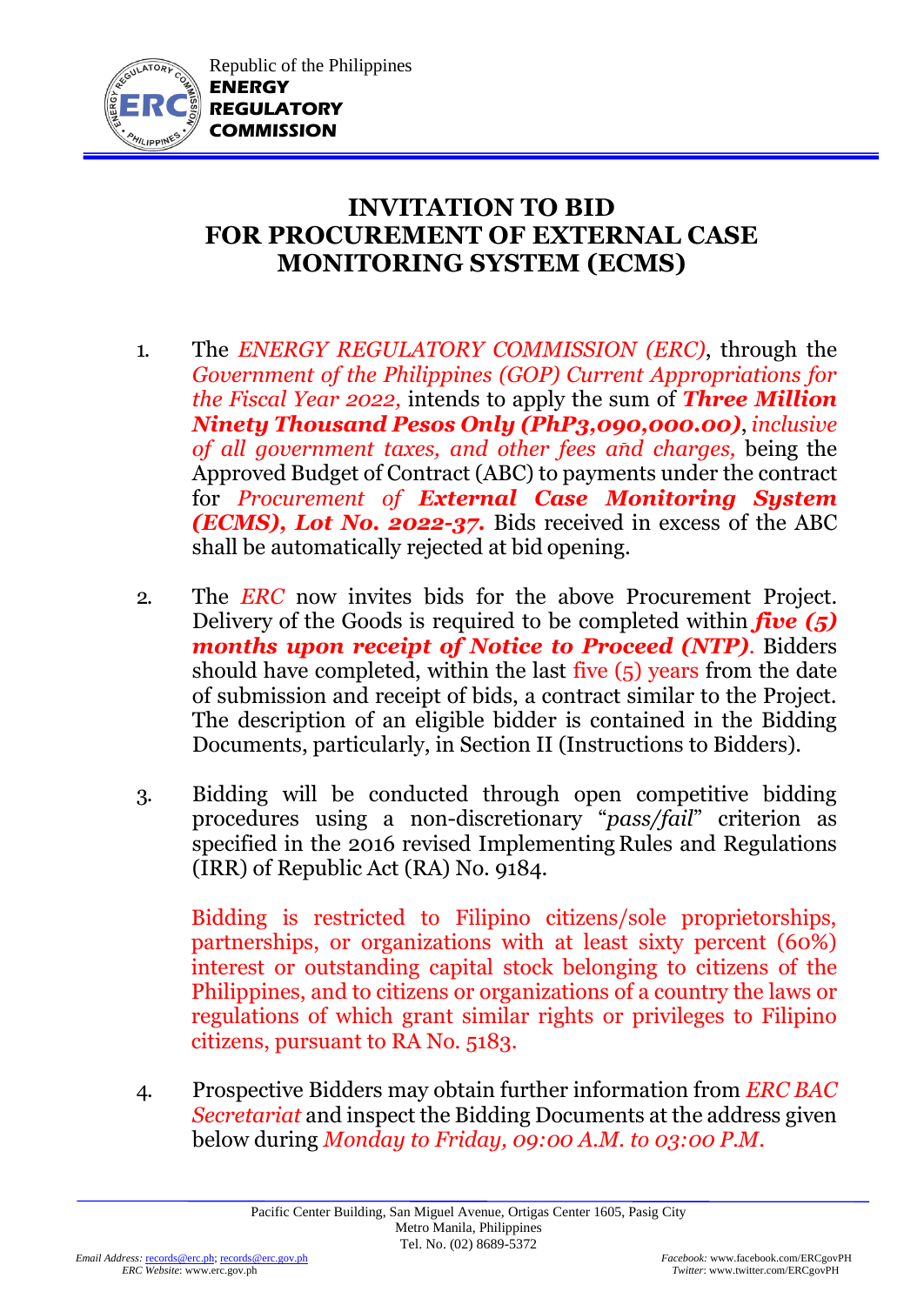- 5. A complete set of Bidding Documents may be acquired by interested Bidders on *23 May 2022* from the given address and website(s) below *and upon payment of the applicable fee for the Bidding Documents, pursuant to the latest Guidelines issued by the GPPB, in the amount of Five Thousand Pesos (PhP5,000.00)*. The Procuring Entity shall allow the bidder to present its proof of payment for the fees *in person.*
- 6. The *ERC BAC* will hold a Pre-Bid Conference<sup>1</sup>, which shall be open to prospective bidders, on *31 May 2022, 03:00 P.M. through videoconferencing via MS Teams, which can be accessed through:*

[https://teams.microsoft.com/l/meetup](https://teams.microsoft.com/l/meetup-join/19%3Ameeting_MWQyODhiZWYtNTNlNC00YTA1LTkwNzMtMDE0Njc4OWMxZDM2%40thread.v2/0?context=%7B%22Tid%22%3A%2234a3c75d-10fe-482b-9220-04df09540e89%22%2C%22Oid%22%3A%225f074c63-51dc-4812-9356-3479a48fb753%22%7D)[join/19%3Ameeting\\_MWQyODhiZWYtNTNlNC00YTA1LTkwNzMtMDE0Njc4OWM](https://teams.microsoft.com/l/meetup-join/19%3Ameeting_MWQyODhiZWYtNTNlNC00YTA1LTkwNzMtMDE0Njc4OWMxZDM2%40thread.v2/0?context=%7B%22Tid%22%3A%2234a3c75d-10fe-482b-9220-04df09540e89%22%2C%22Oid%22%3A%225f074c63-51dc-4812-9356-3479a48fb753%22%7D) [xZDM2%40thread.v2/0?context=%7B%22Tid%22%3A%2234a3c75d-10fe-482b-](https://teams.microsoft.com/l/meetup-join/19%3Ameeting_MWQyODhiZWYtNTNlNC00YTA1LTkwNzMtMDE0Njc4OWMxZDM2%40thread.v2/0?context=%7B%22Tid%22%3A%2234a3c75d-10fe-482b-9220-04df09540e89%22%2C%22Oid%22%3A%225f074c63-51dc-4812-9356-3479a48fb753%22%7D)[9220-04df09540e89%22%2C%22Oid%22%3A%225f074c63-51dc-4812-9356-](https://teams.microsoft.com/l/meetup-join/19%3Ameeting_MWQyODhiZWYtNTNlNC00YTA1LTkwNzMtMDE0Njc4OWMxZDM2%40thread.v2/0?context=%7B%22Tid%22%3A%2234a3c75d-10fe-482b-9220-04df09540e89%22%2C%22Oid%22%3A%225f074c63-51dc-4812-9356-3479a48fb753%22%7D) [3479a48fb753%22%7D](https://teams.microsoft.com/l/meetup-join/19%3Ameeting_MWQyODhiZWYtNTNlNC00YTA1LTkwNzMtMDE0Njc4OWMxZDM2%40thread.v2/0?context=%7B%22Tid%22%3A%2234a3c75d-10fe-482b-9220-04df09540e89%22%2C%22Oid%22%3A%225f074c63-51dc-4812-9356-3479a48fb753%22%7D)

- 7. Bids must be duly received by the BAC Secretariat through manual submission at the office address indicated below on or before *16 June 2022, 01:00 P.M.* Late bids shall not be accepted. Bidders are requested to submit one (1) original and one (1) copy of their bids. Bidders are likewise requested to bring the originals of the documents submitted and present the same for comparison during the bid opening.
- 8. All Bids must be accompanied by a bid security in any of the acceptable forms and in the amount stated in **ITB** Clause 14.
- 9. Bid opening shall be on *16 June 2022, 01:00 P.M.* at the given address below. Bids will be opened in the presence of the bidders' representatives who choose to attend the activity.
- 10. The *ERC* reserves the right to reject any and all bids, declare a failure of bidding, or not award the contract at any time prior to contract award in accordance with Sections 35.6 and 41 of the 2016 revised IRR of RA No. 9184, without thereby incurring any liability to the affected bidder or bidders.

<sup>&</sup>lt;sup>1</sup> May be deleted in case the ABC is less than One Million Pesos (PhP1,000,000) where the Procuring Entity may not hold a Pre-Bid Conference.